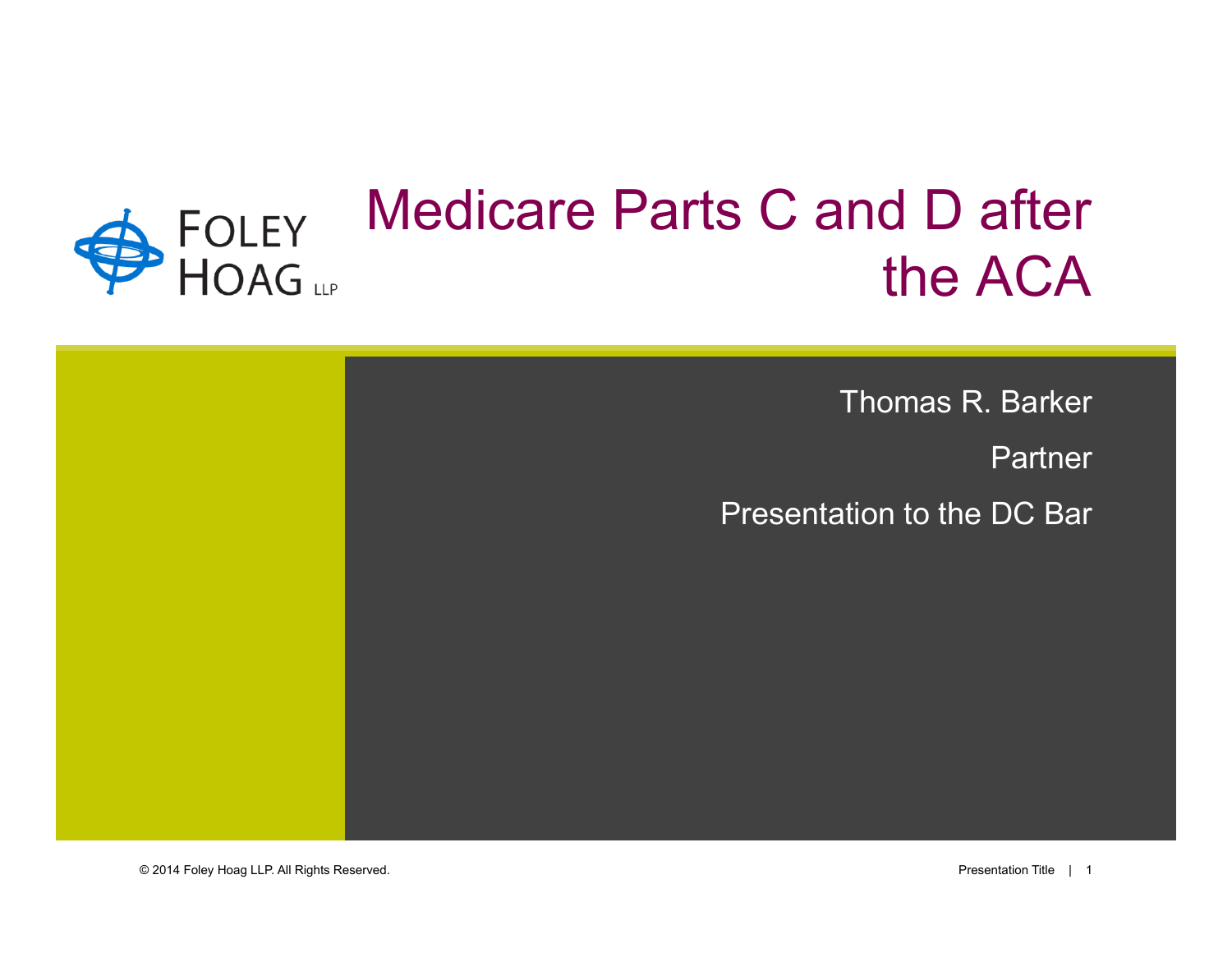

# **E** Medicare Advantage

- Introduction to the program
- Enrollment
- Benefits
- Financing
- Significant legal issues
- Regulatory changes since the ACA
- 2014 Timeline

#### ■ Part D

- Introduction to the program
- Enrollment
- Benefits: what is a "covered Part D Drug"
- Coverage gap
- Formulary requirements
- Regulatory changes since the ACA
- 2014 Timeline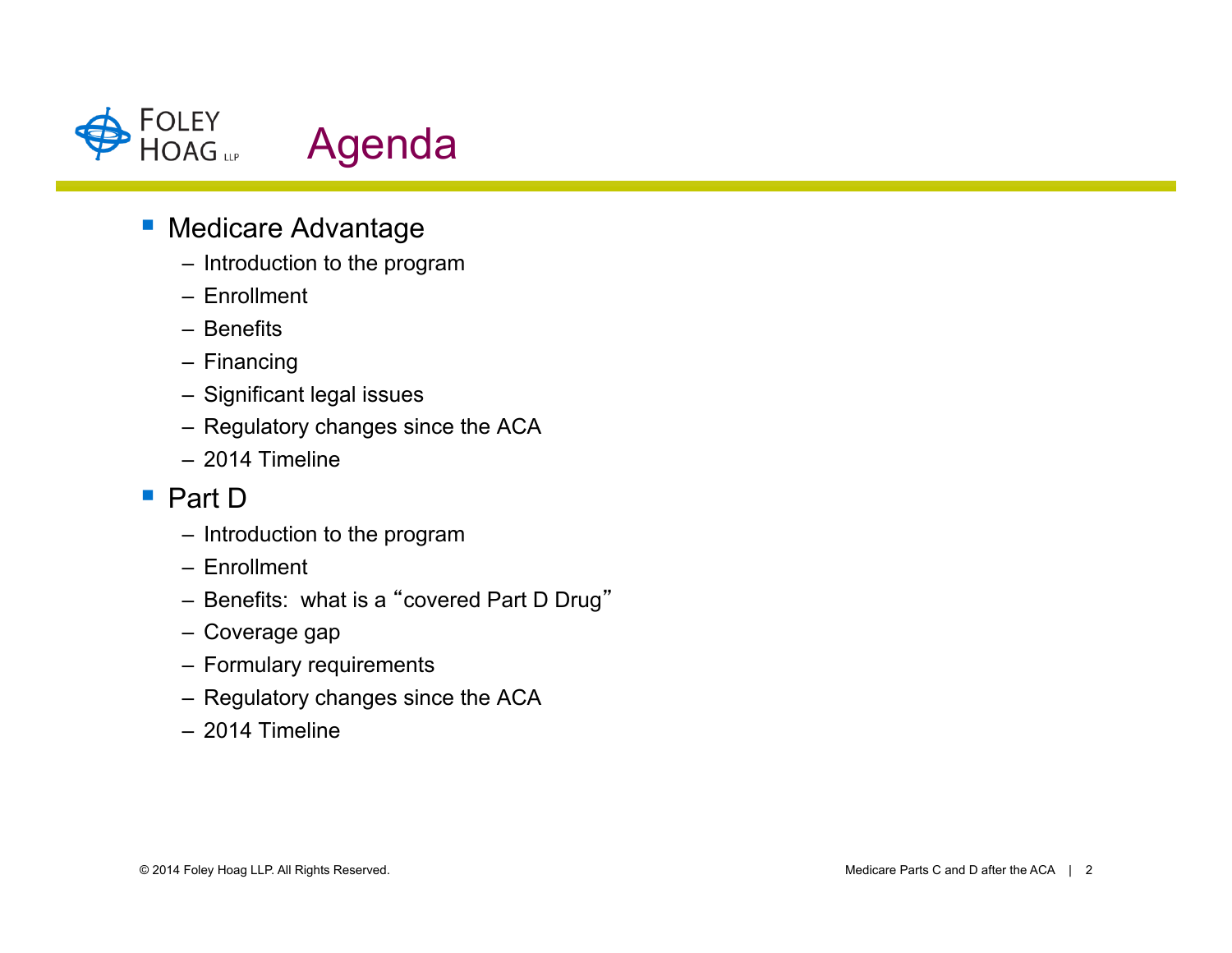

- Introduction to the program
	- Managed care in Medicare has been an option in the program since the 1970s.
	- It was not until 1997 (Balanced Budget Act; Pub. L. No. 105-33 (Aug. 5, 1997)) that the program really expanded.
		- Called "Medicare+Choice"
	- The MMA revitalized the program in 2003.
	- The Affordable Care Act made significant changes in the program in 2010 that are starting to be felt. What do these changes portend for the future of the program?

#### **Enrollment**

- Enrollment in Medicare Advantage is open to any Medicare beneficiary who is entitled to benefits under Part A and enrolled under Part B.
- Individuals with ESRD may not enroll in an MA plan; however, an individual who develops ESRD post-enrollment may remain in the plan.
- Currently, about 28% of Medicare beneficiaries in the United States (14.4M/50M) are enrolled in Medicare Advantage plans (Kaiser Family Foundation, June 10, 2013).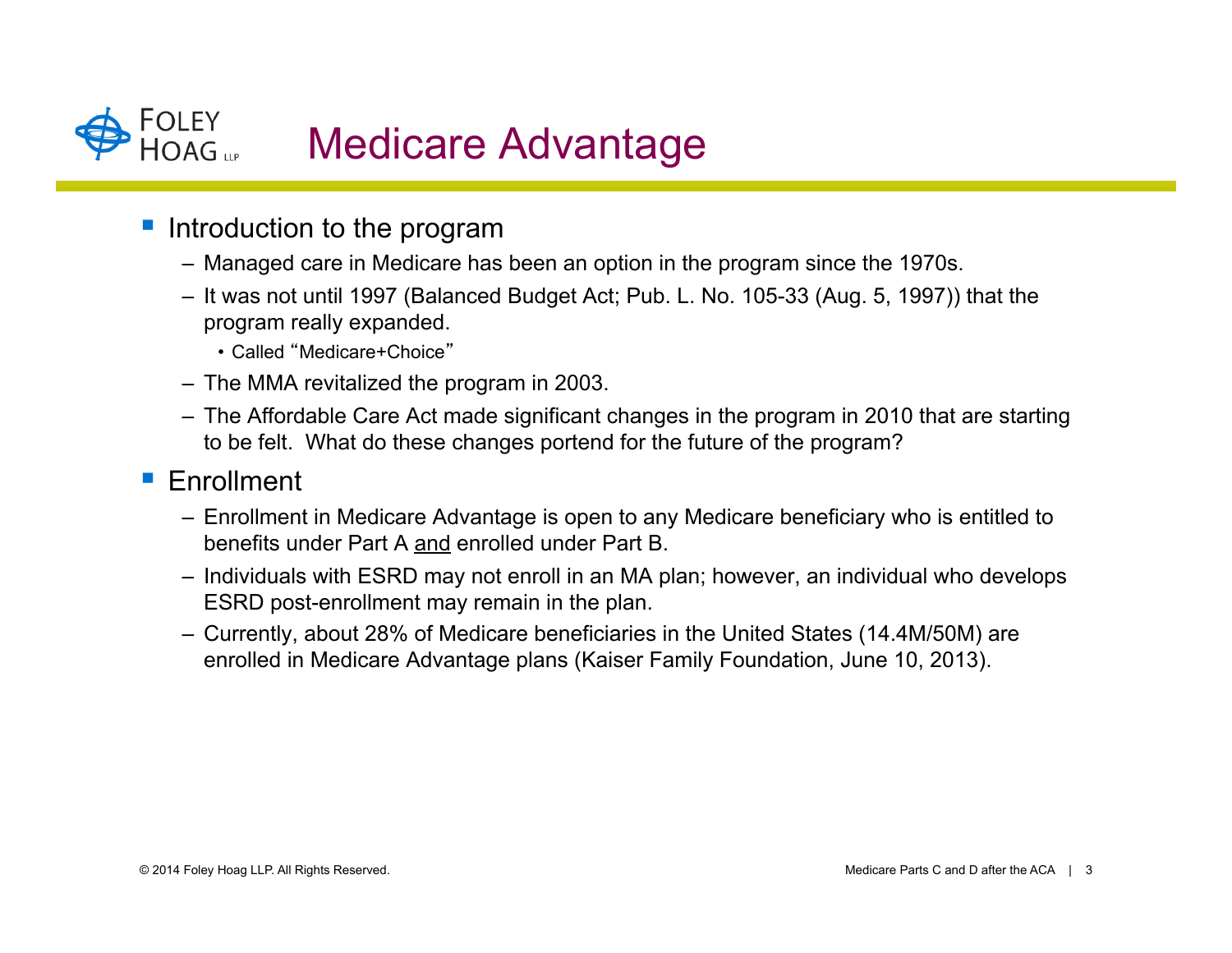

- Enrollment (cont'd)
	- Beneficiaries generally have three broad types of plans open to them for enrollment:
		- Coordinated care plans (including regional plans). These include:
			- HMOs (with or without POS option)
			- PPOs
			- PSOs
			- SNPs
				- Authority for SNPs expires every couple of years and must be renewed. Note recent GAO report on SNP plan profits.
		- MSA plans and contributions to an MSA
		- Private fee-for-service plans
			- Note that MIPPA severely restricted the availability of PFFS plans.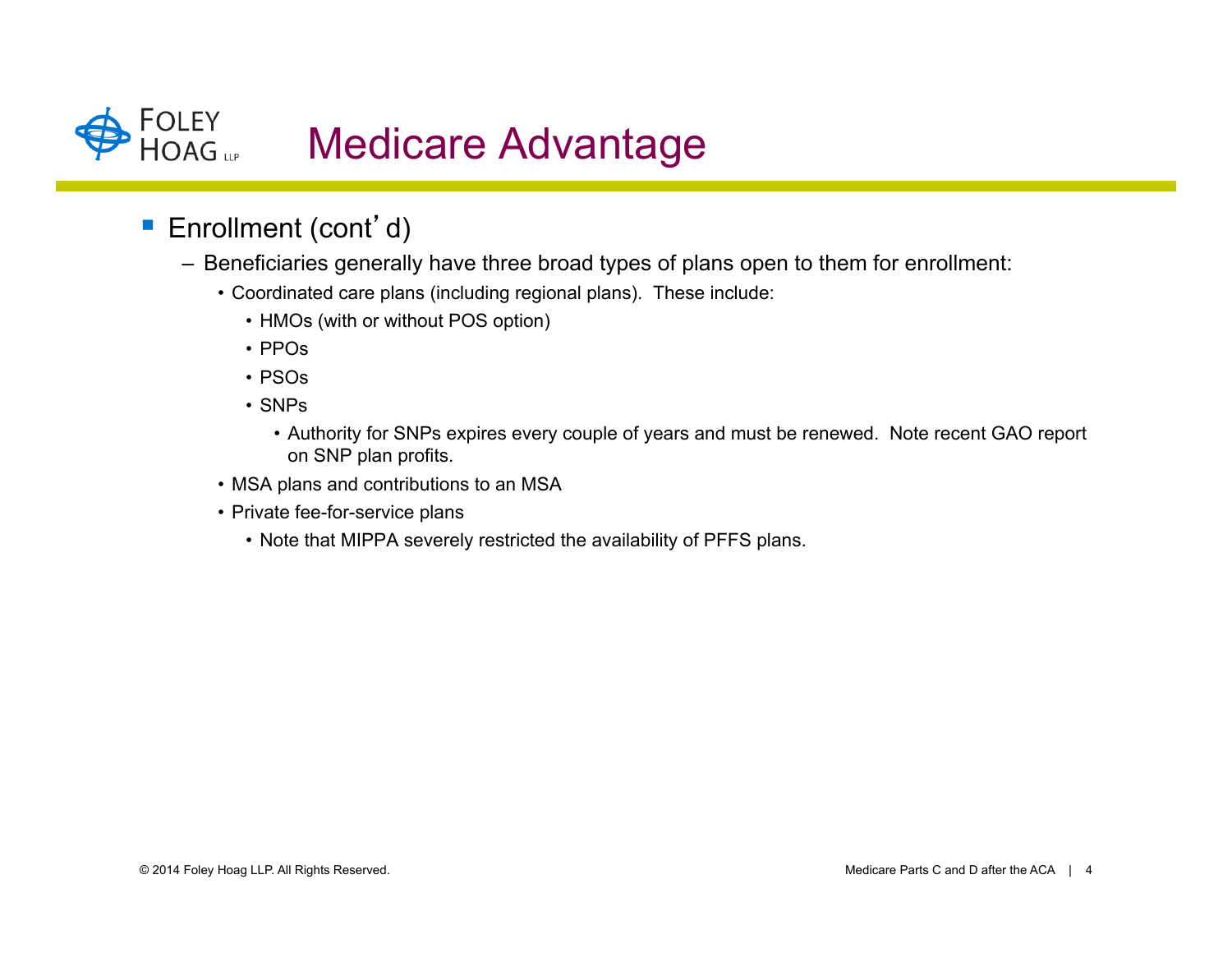

### **Benefits**

- In general, a Medicare Advantage enrollee is entitled to:
	- All benefits available under Parts A and B
	- The benefit of all national coverage decisions
		- Although an MA plan can defer application of an NCD until the succeeding plan year based on a "significant change in cost"
	- The benefit of all local coverage decisions applicable in the plan area
		- A plan that operates in an area where there is more than one applicable local coverage decision can elect to apply the decision that is most favorable to MA enrollees across the entire plan area
	- Supplemental benefits (at plan option)
- An MA plan may, however, offer alternative cost-sharing from traditional Medicare (e.g., combined A/B deductible) as long as the alternative cost-sharing is actuarially equivalent to original Medicare. But cost-sharing cannot differ from traditional Medicare for:
	- Chemotherapy services;
	- Dialysis services;
	- Skilled nursing care;
	- Other services identified by the Secretary (based on need for "predictability and transparency" for MA enrollees)
	- [Social Security Act § 1852(a)(1)(B)(iv), added by ACA]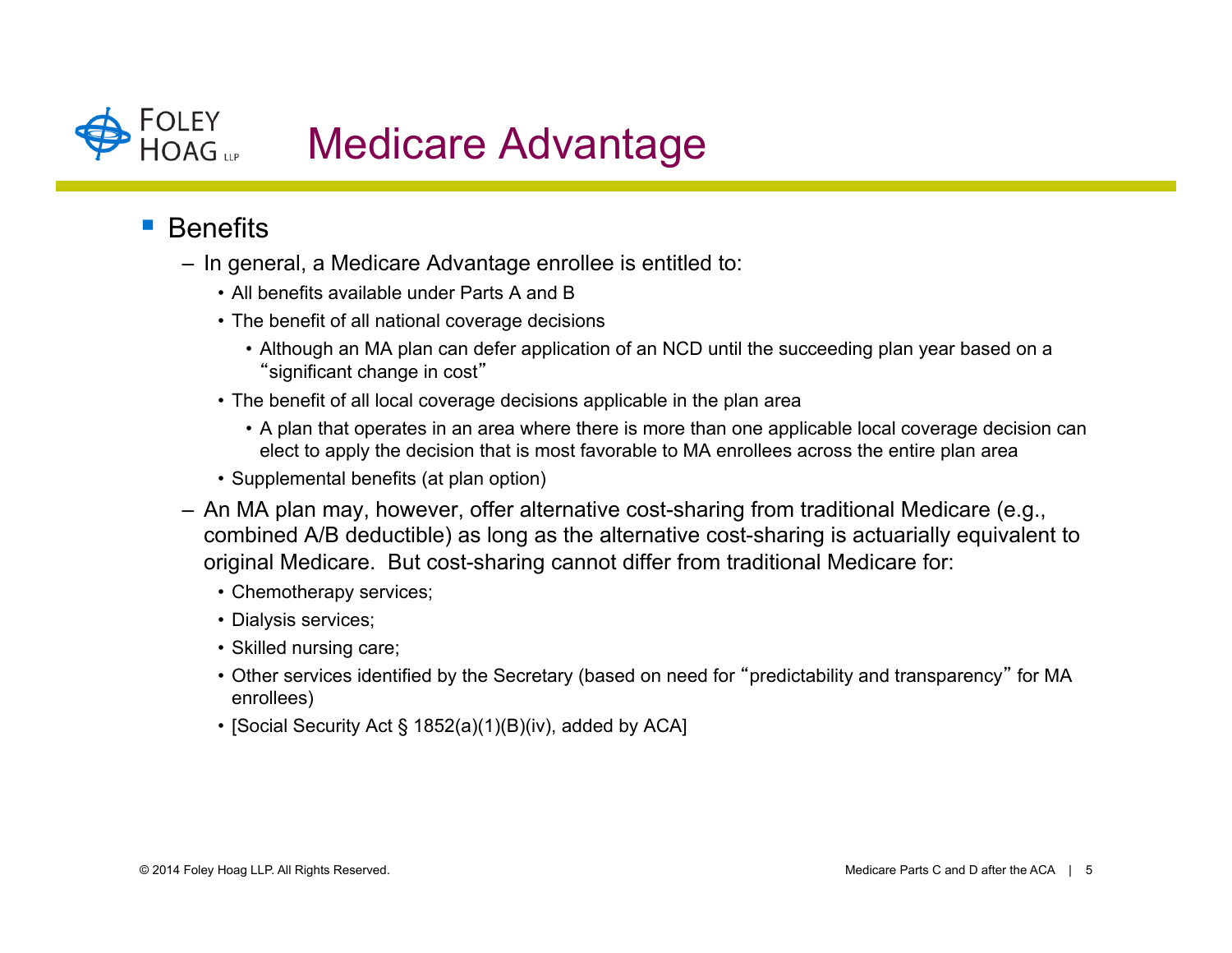

- **Financing** 
	- The financing of MA plans has become increasingly complicated since the earliest inception of the program.
	- There are have been four discrete MA financing policies over the decades.
	- The current regime for financing MA plans (added by the ACA) arguably has the strongest intellectual and public policy foundation, but is also quite controversial and there are concerns that plans will drop out in the coming years, depressing enrollment.
	- Let's take a look at the four historical policies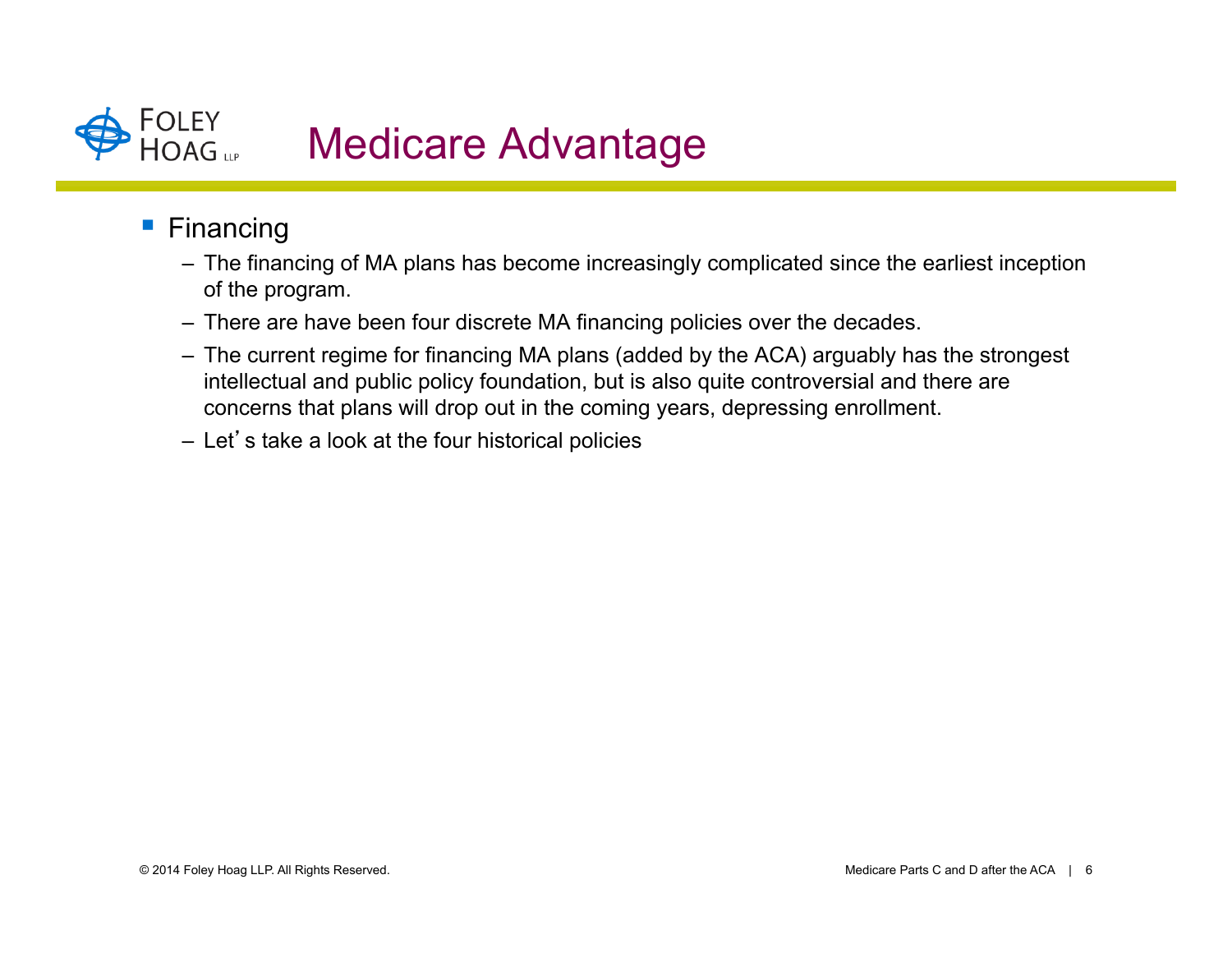

- ! Financing Phase I (ca. 1976 1997)
	- From the beginning, Medicare managed care plan payments have been county-based.
	- Plans received a flat payment amount equal to 95% of the average adjusted per capita cost (AAPCC) of Medicare in the county in which the plan operated.
	- So for example: if the monthly AAPCC in Montgomery County, Maryland was \$500 in 1977, and in Loudon County, Virginia, was \$300, a Medicare managed care plan:
		- In Montgomery County received \$475 per member enrollee per month; and
		- In Loudon County, received \$285 PMPM
	- The public policy theory was that a Medicare managed care plan could operate more efficiently than the government and did not need to receive the full capitated payment.
	- As a practical matter, only staff-model HMOs (which were more prevalent in California and Minnesota) were able to make the program work.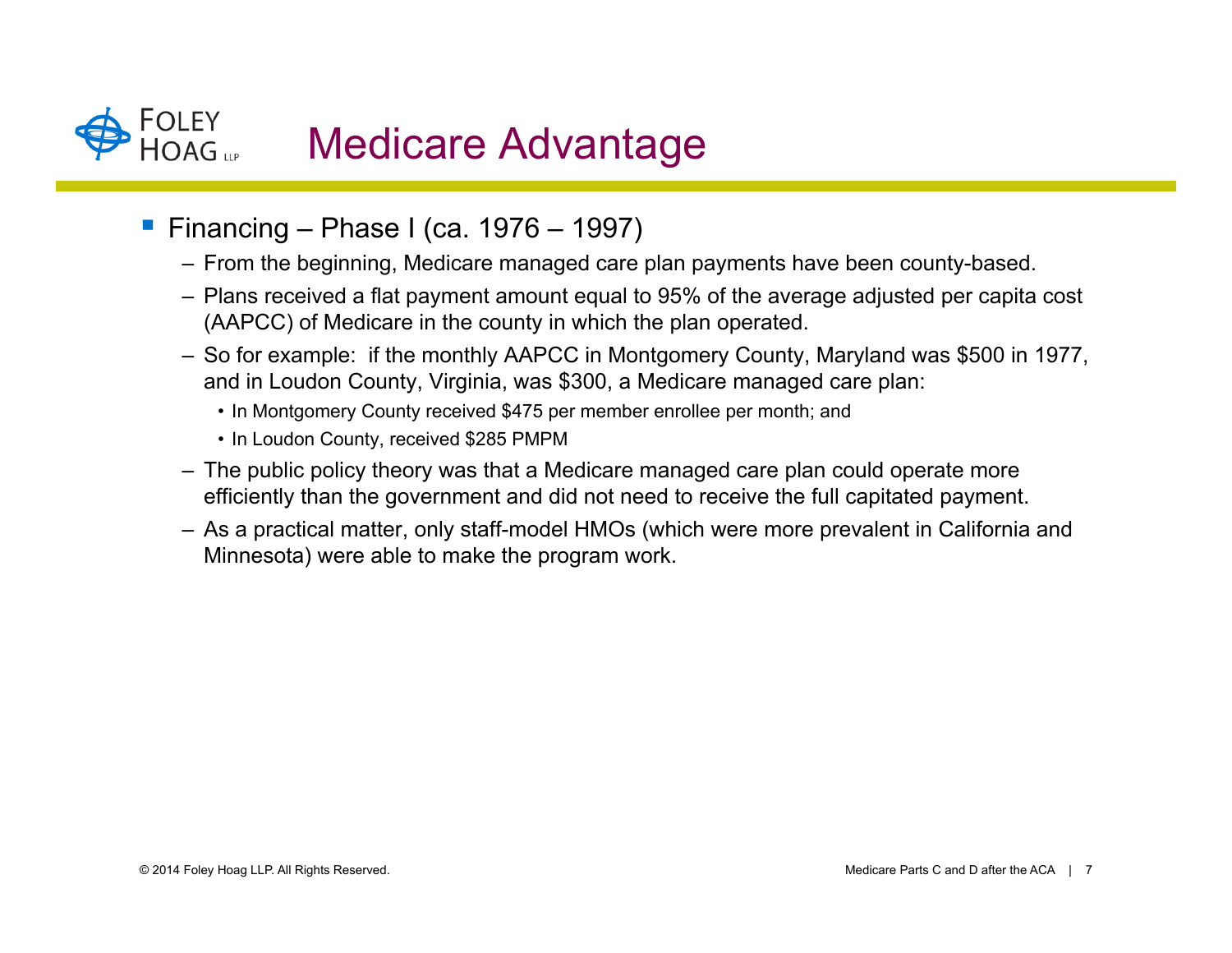

- **Financing Phase II (1998 2004)** 
	- By 1998, the flaws of the payment system were obvious
		- Low enrollment
		- Little participation
		- Limited benefit choices compared to original Medicare
		- Most notably, plan payments were not risk adjusted.
			- This had the effect of skewing enrollment only to healthy beneficiaries.
	- In the BBA, the Republican Congress and the Clinton Administration substantially revised the model. The BBA created the Medicare+Choice program and established county "benchmarks" for payment.
		- A county was assigned the highest of three benchmarks:
			- A blend of the county-AAPCC and the national M+C capitation rate (but held budget neutral to the AAPCC model)
			- A "minimum amount" trended forward for expenditure growth
			- 102% of the AAPCC.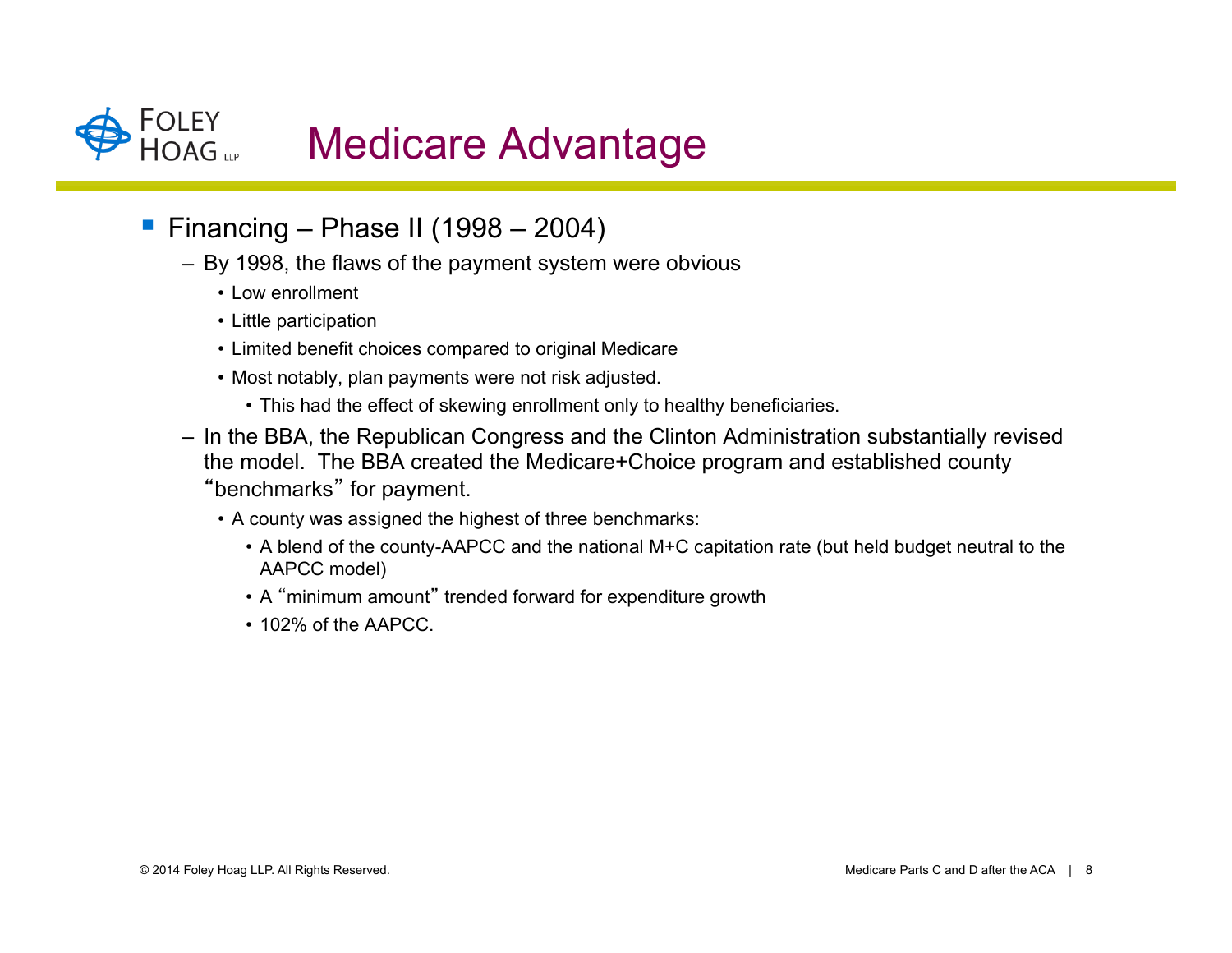

- Financing Phase II (cont'd.)
	- Enrollment (cont'd.)
		- Initially, this methodology provided a substantial boost in payments to M+C plans
			- Enrollment grew from 4.7M enrollees in 1997 to 6.3M in 1998.
			- Enrollment peaked at 6.7M in 1999
			- Enrollment had declined to 5.0M in 2003
				- [Source: The Medicare and Medicaid Statistical Supplement, Centers for Medicare & Medicaid Services, Center for Drug and Health Plan Choice, Table 12.1]
	- $-$  In addition to the new payment methodology, the BBA provided for risk adjustment of M+C plan payments beginning in 2000
	- CMS has, over time, developed a very sophisticated risk adjustment model based on "hierarchical condition categories" into which each MA enrollee is placed. Each HCC has a weighting factor which is used to adjust the payment to the MA plan (thus, base plan payments are based on a beneficiary with a 1.0 risk score).
		- CMS has developed the RADV audits to reflect concern that risk adjustment encourages upcoding.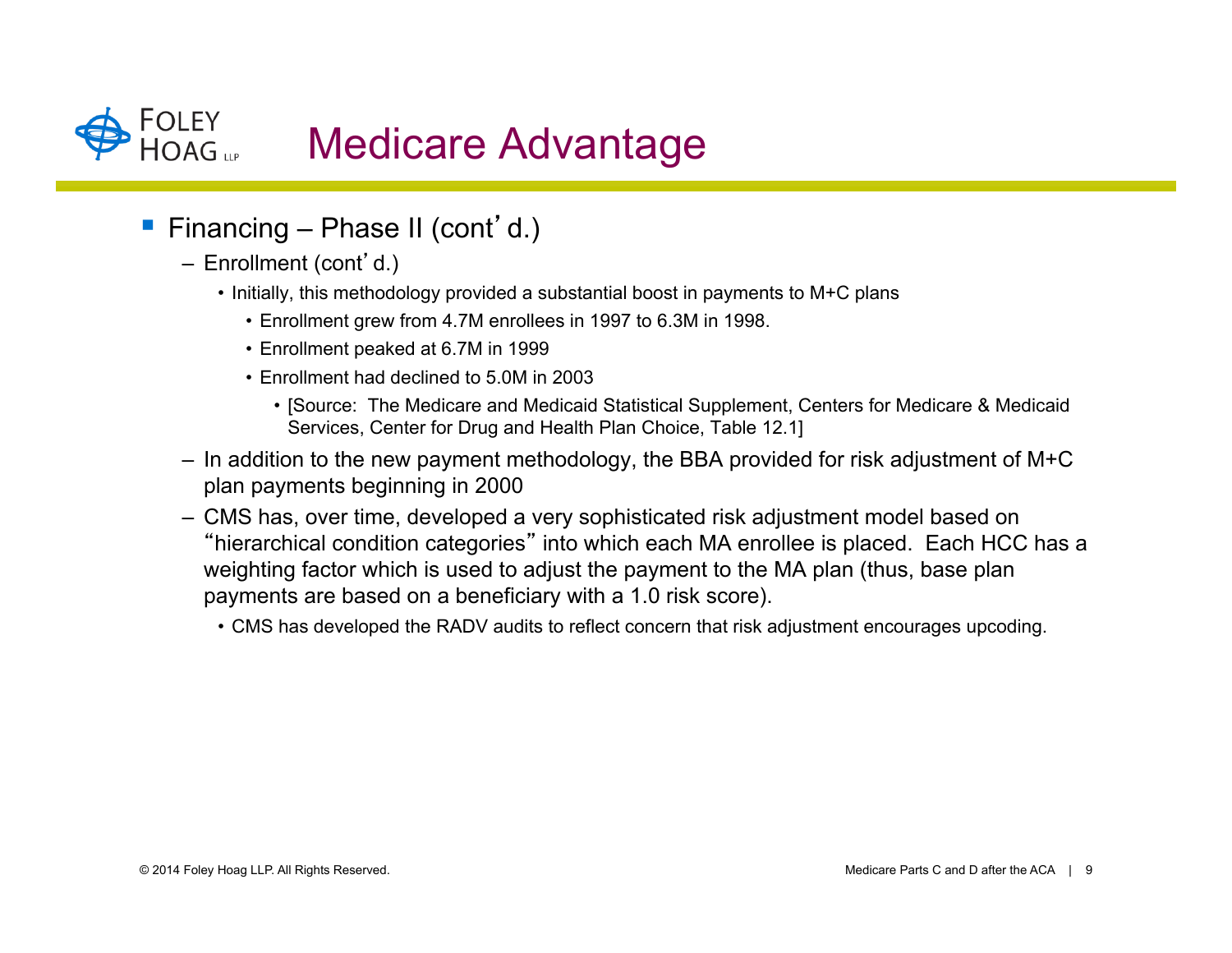

- **Financing Phase III (2004 2011)** 
	- The Medicare Modernization Act (MMA, Pub. L. No. 108-173) again revised the payment methodology.
	- The result of the MMA changes was to dramatically increase enrollment.
	- During this period, enrollment more than doubled, from 5.0M to 10.8M
		- [Source: Id.]
	- Under the new payment methodology, plans received the greater of the payment amounts calculated under the BBA or a new methodology equal to the greater of 102% of the highest of the BBA-established amounts or the BBA-established amount for the prior year increased by the Secretary's estimate of the growth in A/B expenditures.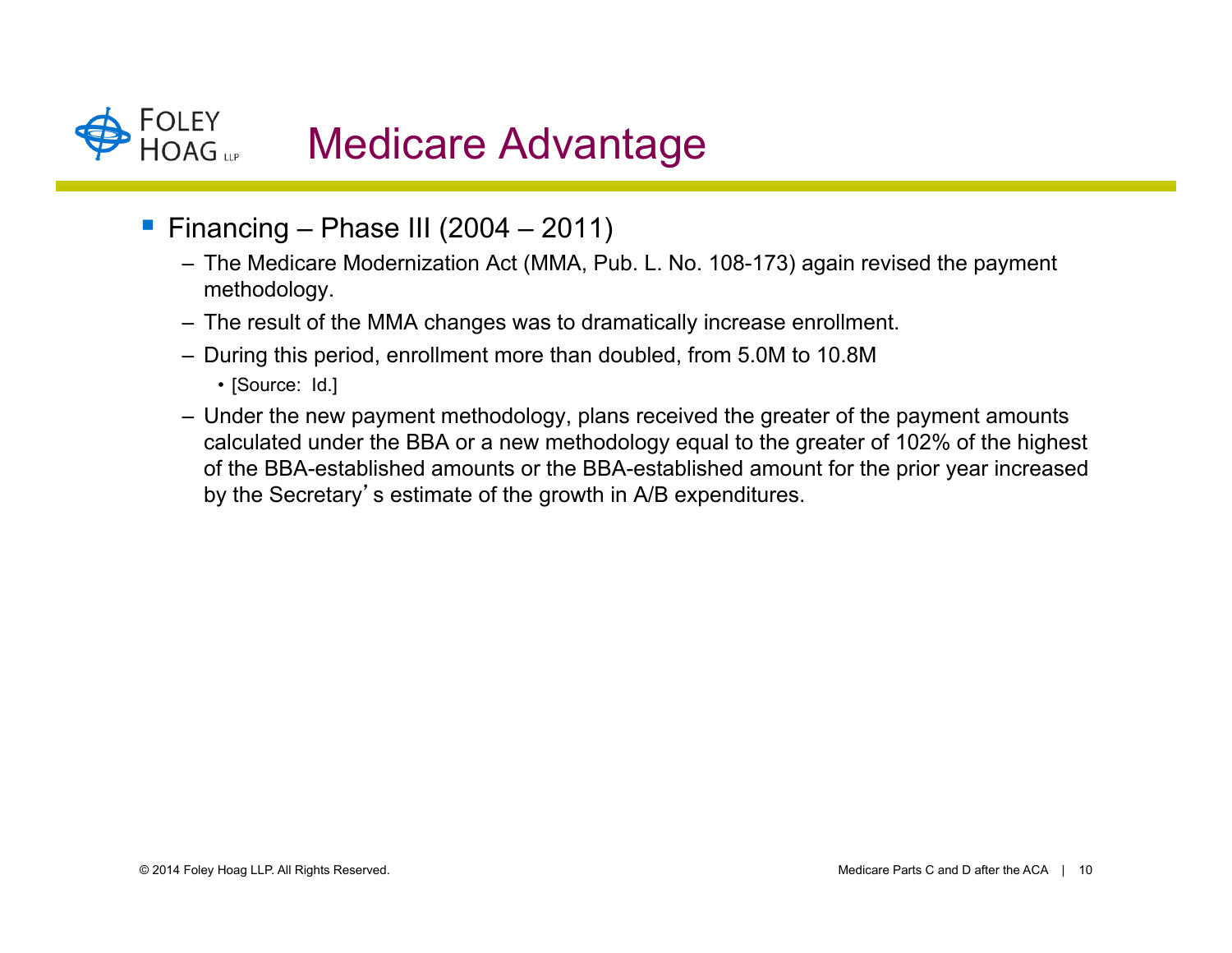

- Financing Phase III (cont'd.)
	- In addition, the MMA introduced a new method of setting rates for MA regional plans based upon competition:
		- Plans submit a "bid" to CMS that reflects their revenue requirements to offer the standard A/B Benefit package to the average Medicare beneficiary in the county.
		- Plans that bid below the benchmark receive their bid amount PLUS 75% of the difference between the bid and the benchmark
			- This 75% "rebate" must be given to plan enrollees in the form of extra benefits or buy-down of cost sharing
		- Plans that bid above the benchmark get paid the benchmark, but must charge beneficiaries a premium to make up the difference
	- In the vast majority of cases, plans bid below the benchmark, so most regional plans provide extra benefits.
	- The result of the MMA changes, over time, was to pay MA plans more (in some counties, significantly more) than FFS per capita payments.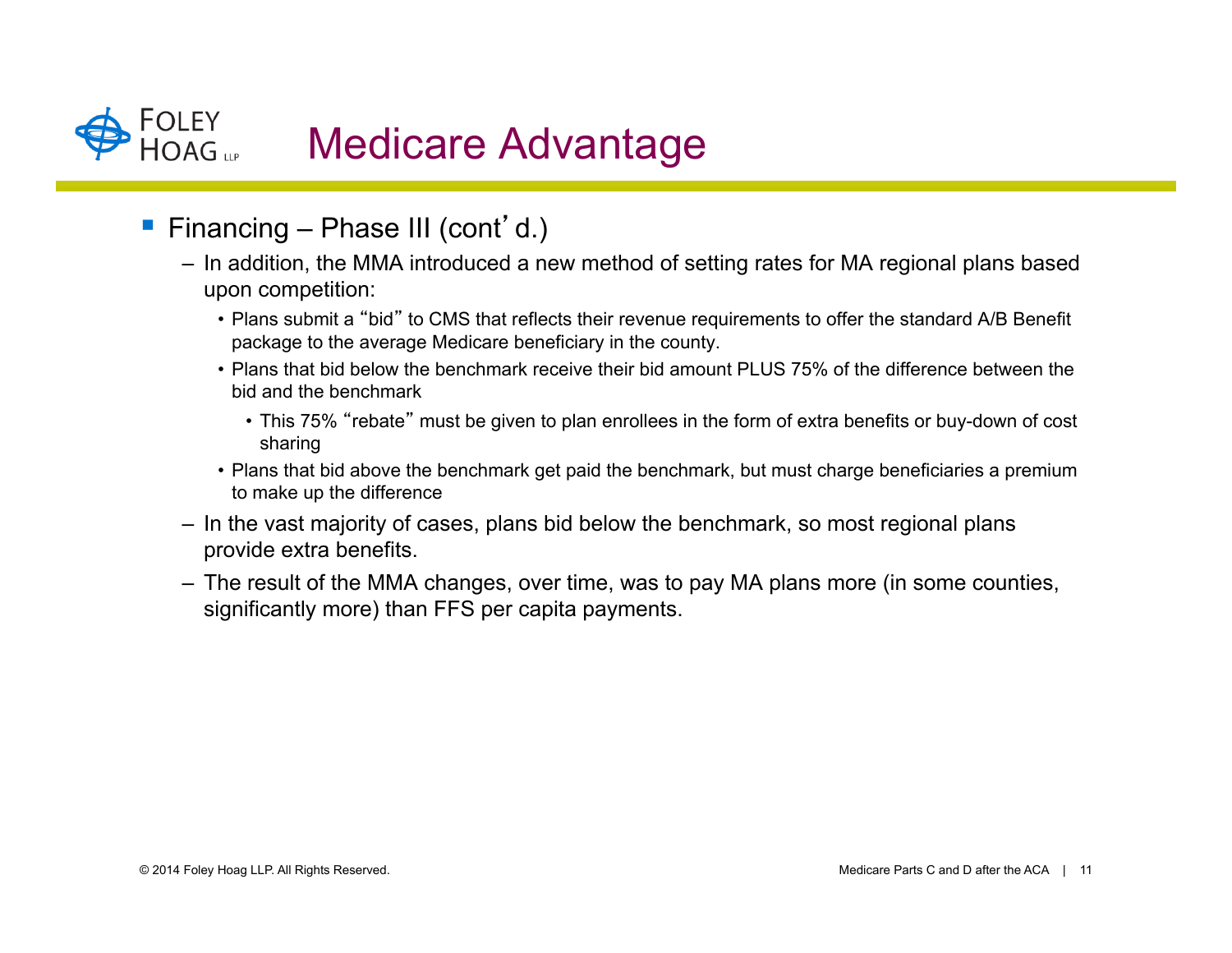

- Financing Phase IV (2012 present)
	- The ACA payment methodology for MA plans was designed largely to address the criticism that MA plans were being overpaid.
	- The ACA introduced two important concepts into MA plan payments:
		- Payments closer to the benchmarks
		- Payment based on quality.
	- Under the new payment regime, the country is divided into four quartiles. These quartiles, and the benchmark for each quartile:
		- High(est) Original Medicare costs: 95% of AAPCC
		- Low-high Original Medicare costs: 100% of AAPCC
		- High-low Original Medicare costs: 107.5% of AAPCC
		- Low-low(est) Original Medicare costs: 115% of AAPCC
	- In addition, plans can earn a bonus payment based on high quality:
		- An MA plan can receive a bonus payment if it scores well (four or five stars) on a five-star rating system.
		- 5% bonus for 4 or 5 star plans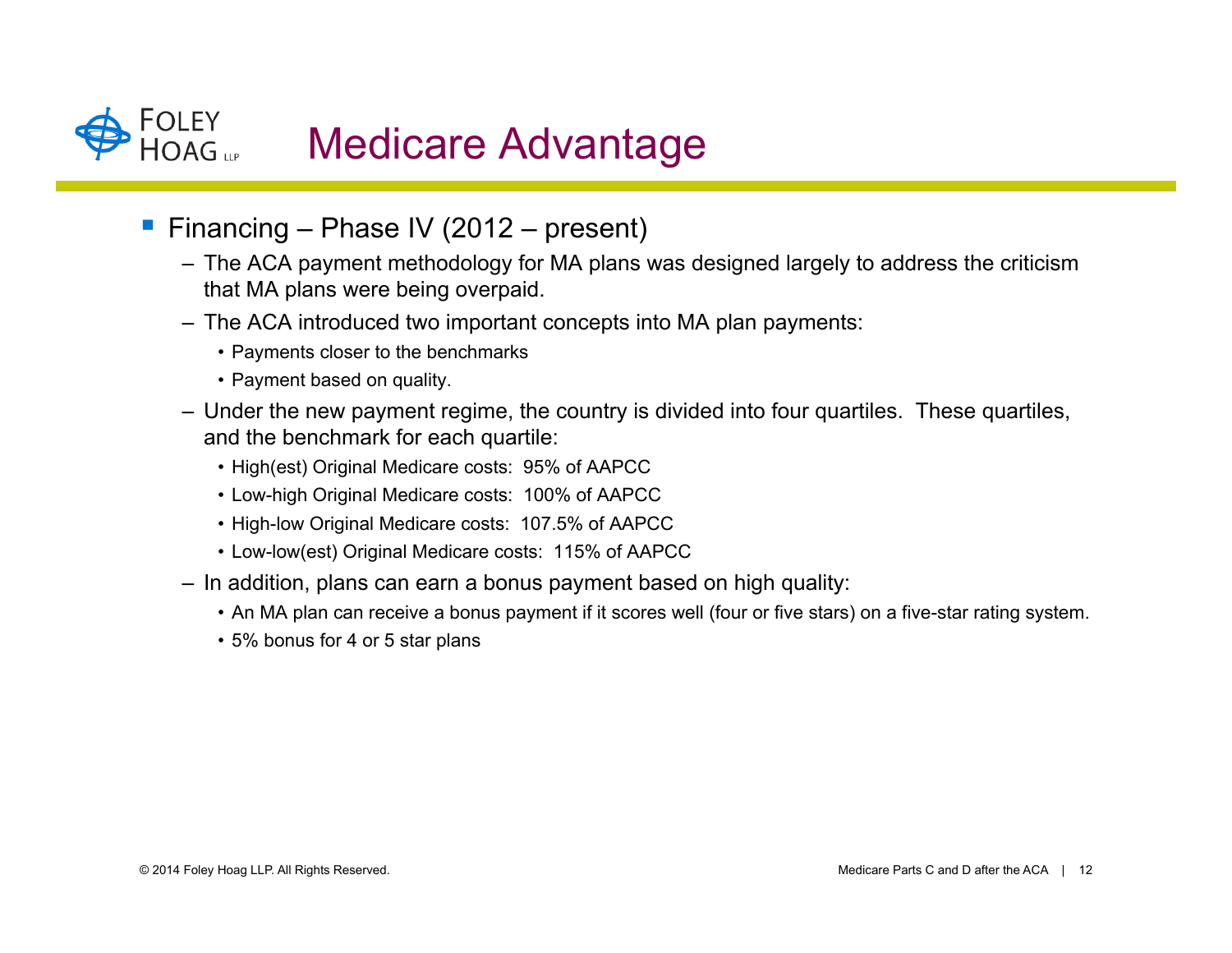

# ! Significant/Current Legal Issues

- Pre-emption
	- The statute pre-empts state laws "with respect to" a Medicare Advantage plan, unless it is a law related to licensure or solvency. Social Security Act § 1856(b)(3).
	- This has been a fairly active area of litigation, that usually present in the context of the use of state tort laws to regulate the conduct of an MA plan or MA plan brokers.
	- State departments of insurance may attempt to get around the pre-emption provision by regulating downstream entities (e.g., physician practices).
	- Courts generally will accept the pre-emption statutory provision as a defense, although not necessarily as a source of removal to the federal courts.
- Provider relations
	- This is a relatively new development as plans attempt to reduce their physician networks.
	- Physicians are going to federal court to push back against plans. *See* Ariana Eunjung Cha, "Doctors cut from Medicare Advantage networks struggle with what to tell patients," Washington Post, January 26, 2014 (p. 1).
	- Plans are defending based on ACA cuts in payment.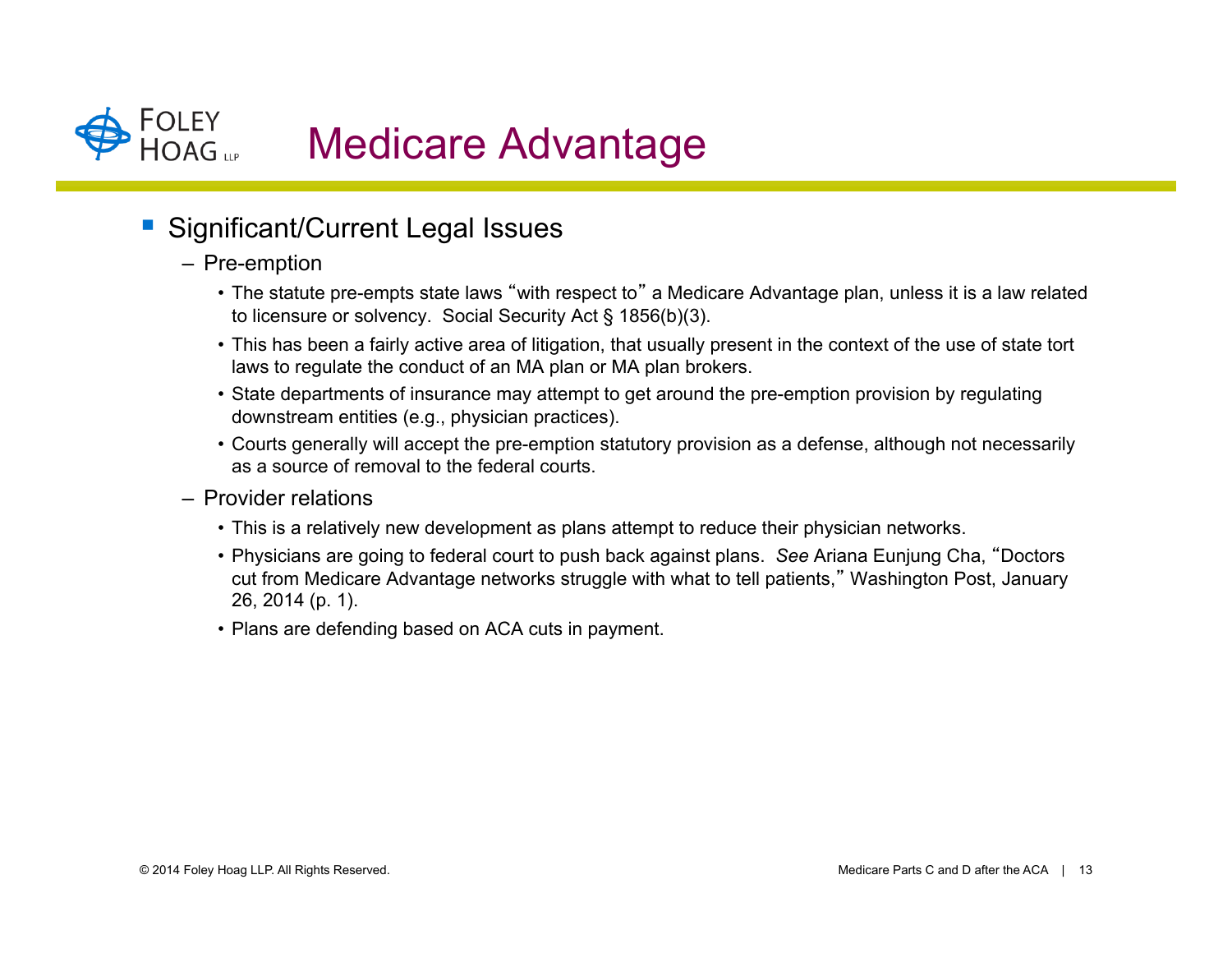

- **Regulatory Changes Since ACA** 
	- CMS issued a significant MA Policy and Technical rule on January 10, 2014 (79 Fed. Reg. 1918).
	- Major changes in policy
		- Easing ability of CMS to terminate non-performing plans
		- Authority to issue sanctions and CMPs
		- Beneficiary documents
		- Implementing overpayment provisions of ACA (reverse False Claims Act)
		- RADV Appeals
- **2014 Timeline** 
	- Call letter: Week of February 17, 2014
	- Policy and technical rule finalized: late March, 2014
	- Annual Notice: April 7, 2014
	- Bids Due: June, 2014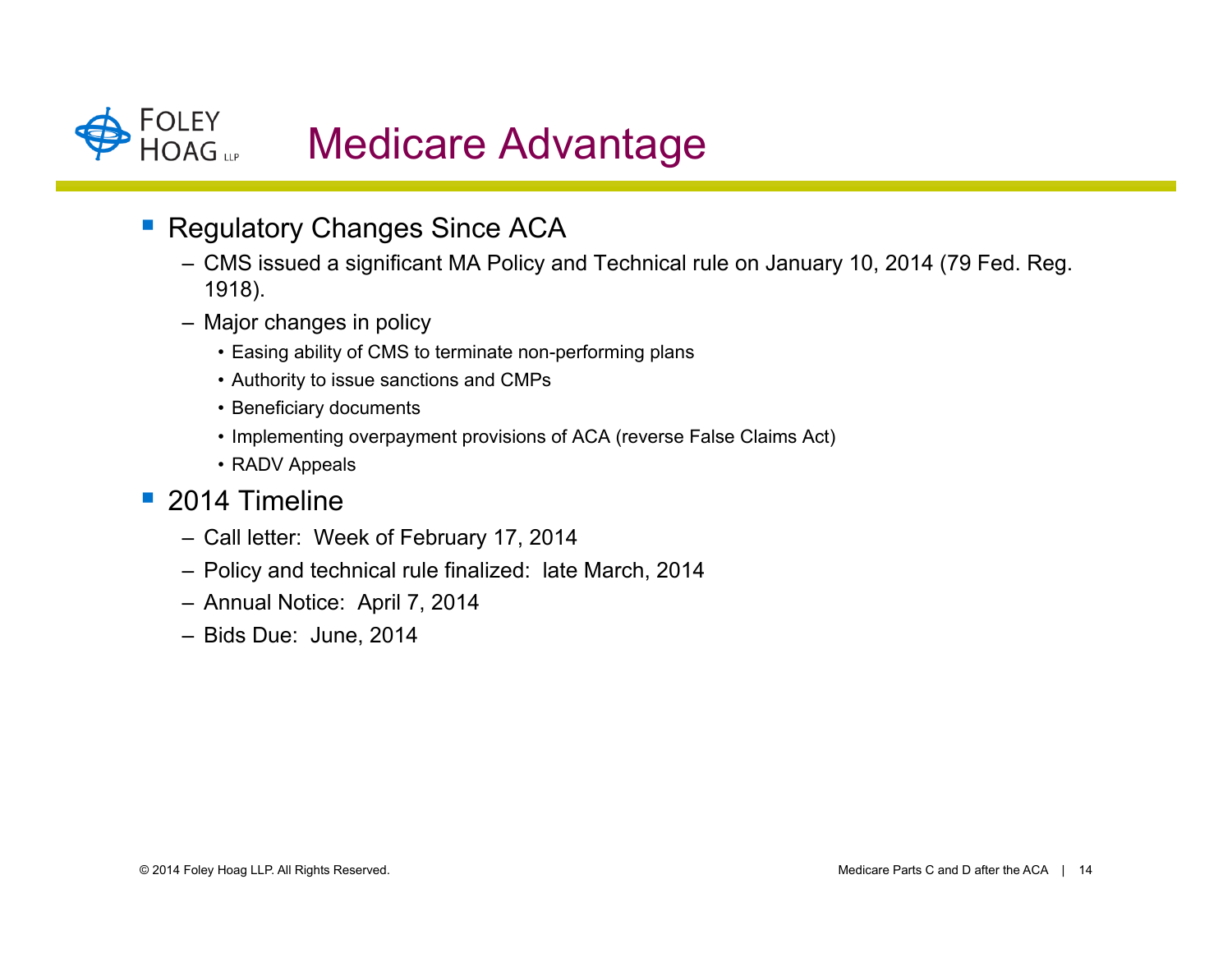

- Introduction to the program
	- Prior to 2006, the Medicare program generally did not pay for outpatient drugs unless:
		- Incident to a physician service and not usually self-administered;
		- Specifically identified in the statute;
		- Necessary for the effective use of DME
	- The MMA, for the first time, provided coverage for most outpatient drugs.
	- Unlike traditional Medicare, however, beneficiaries can only receive the benefit through a private plan. There is no "Part D government plan" or government plan design.

### **Enrollment**

- Available to anyone entitled to Part A or eligible to enroll in Part B.
- Enrollment is through a private plan beneficiaries choose a plan on their initial enrollment into Medicare or, thereafter, through an open enrollment period (Fall of each year).
- Like Part B, there is a penalty for late enrollment in Part D.
	- Exception for creditable coverage.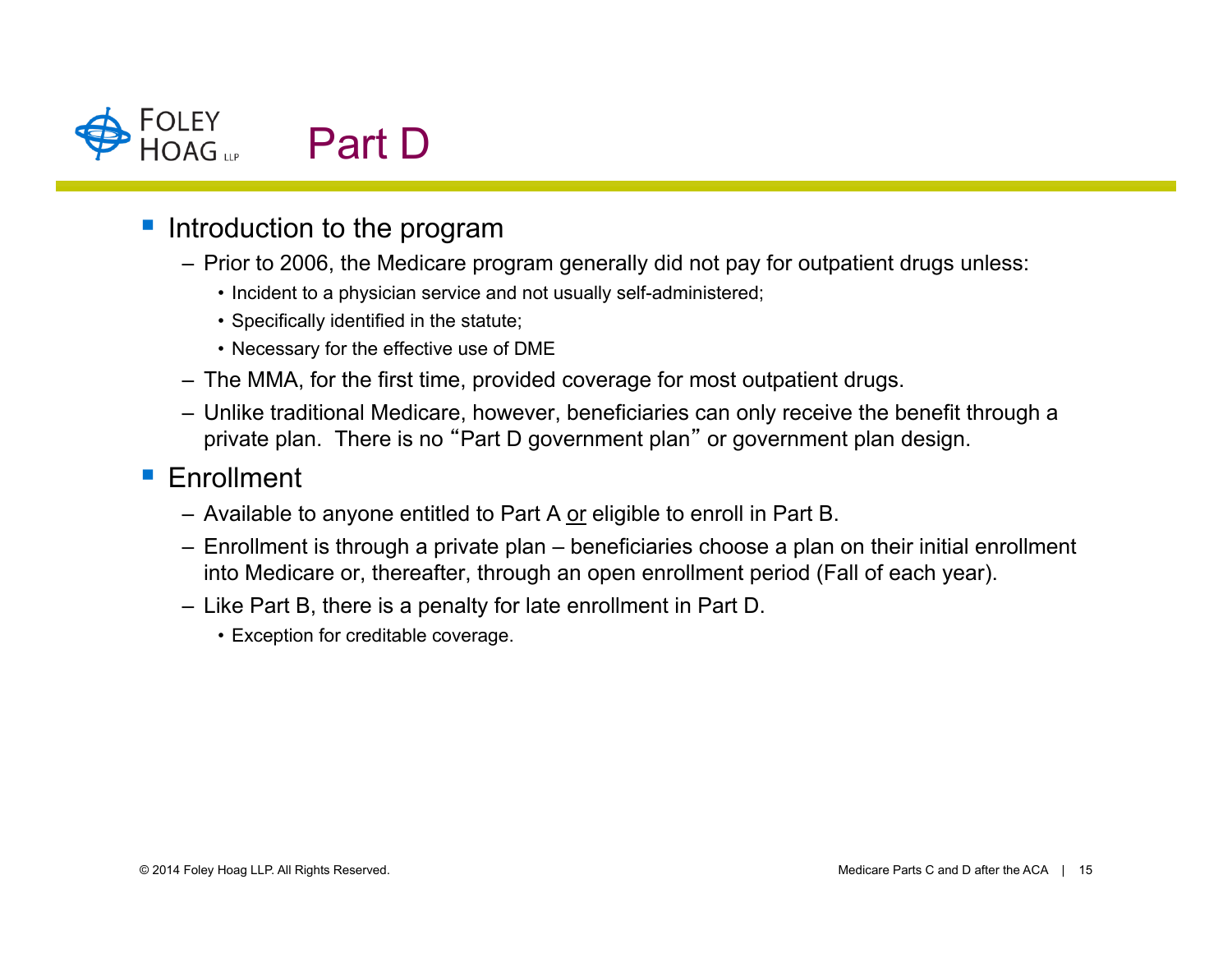

#### ■ Benefits

- Although there is no "standard" Part D benefit, there is a standard benefit design. Plans must either offer the standard benefit design or actuarially equivalent coverage.
- Standard design
	- Premium
	- Deductible
	- 25% coinsurance between deductible and coverage gap
	- Coverage gap (phasing out)
	- Catastrophic insurance
		- 5%/95% cost-sharing
- Very few people (8%) choose the standard benefit
	- [Source: MedPAC, Report to Congress: Medicare Payment Policy, Ch. 13, p. 347, Table 13-5 (March, 2012)])
	- Most enrollees choose actuarially equivalent coverage (no deductible; co-payment in lieu of coinsurance; generic-only coverage in coverage gap).
- Premiums have been amazingly stable since 2006, suggesting that the cost of the program has been below budgeted expectations.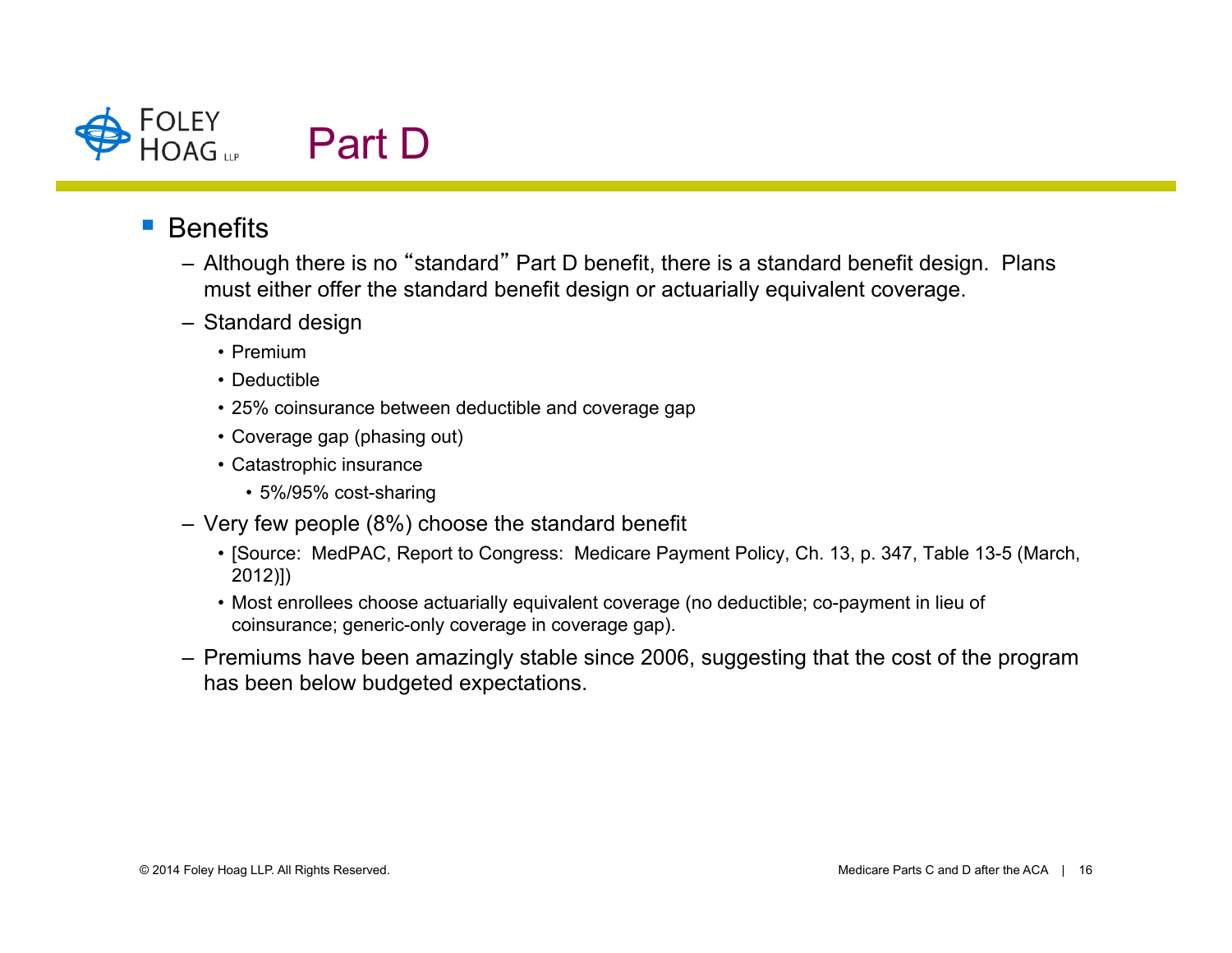

- Benefits (cont'd.)
	- The entitlement of Part D is to "coverage of covered Part D drugs"
	- A Part D drug is one that meets the following criteria:
		- Approved by the FDA
		- Can only be dispensed pursuant to a prescription
		- Coverage not otherwise available "as so prescribed and dispensed or administered with respect to that individual" under Parts A or B
			- Note issues with NCDs; carrier restrictions on Part B drugs (e.g., SAD list)
		- Dispensed for a "medically accepted indication"
			- "Medically-accepted indication" means off-label use with compendia support.
			- Note that this is CMS' interpretation of a gramatically vague sentence.
				- See *Layzer v. Leavitt*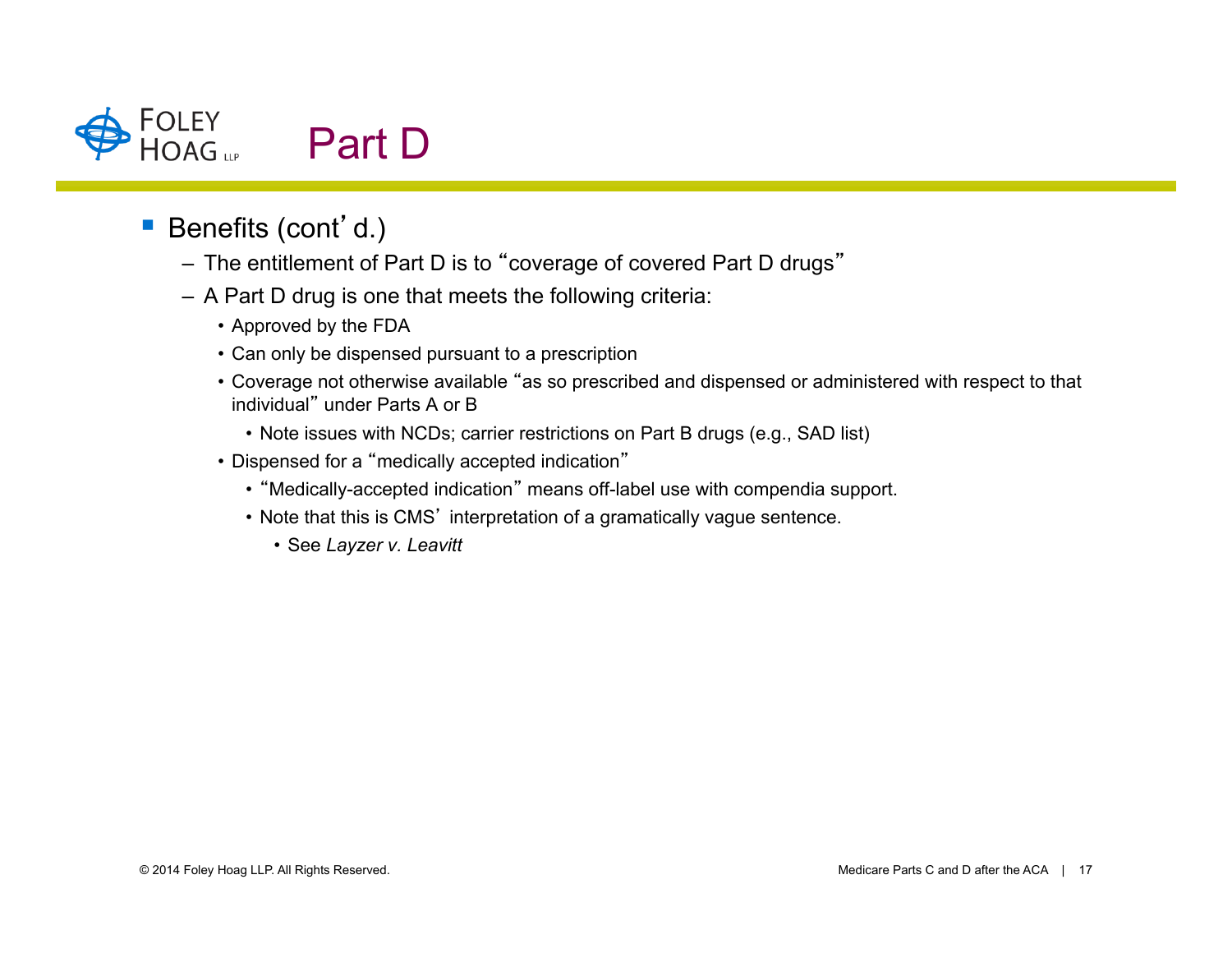

# Coverage gap

- From the inception of Part D, there has been a coverage gap ("donut hole") in the standard benefit design. The vast majority of actuarially equivalent plans do not cover the gap (some with generic-only coverage).
- The ACA began to phase out the coverage gap through two mechanisms:
	- First, manufacturers that participate in Part D must provide a 50% discount off the negotiated price of their drug for Part D beneficiaries in the coverage gap.
		- Failure to provide the discount means that the drug will not be covered under Part D.
	- Second, of the remaining 50% coinsurance, CMS is buying down half of the remaining coinsurance (effectively increasing the government subsidy to Part D plans) over ten years.
		- Thus, by 2022, from the perspective of beneficiaries, the standard benefit through the coverage gap will maintain 75%/25% coverage.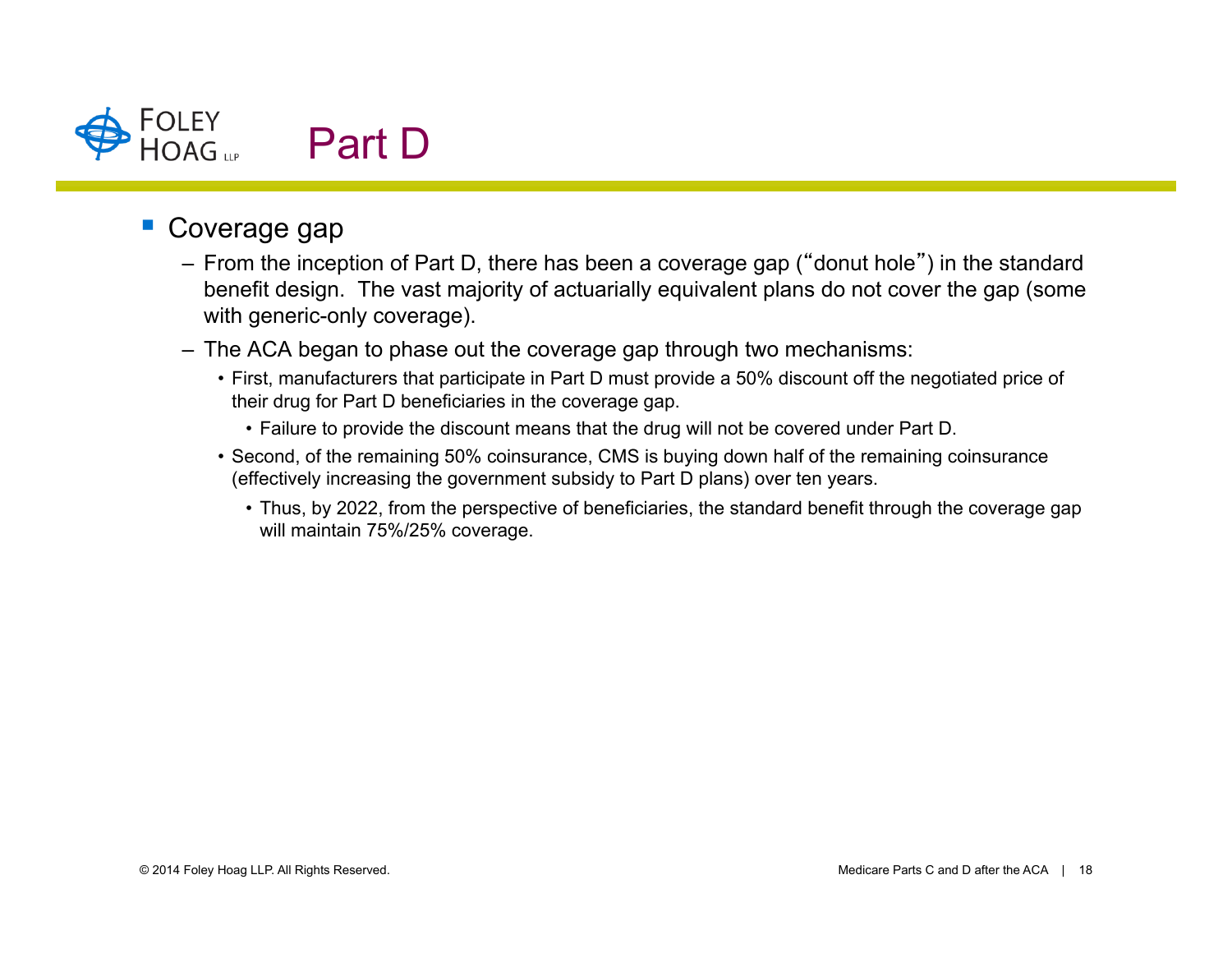

# **Formulary Requirements**

- If a plan utilizes a formulary, CMS must approve the formulary that the plan submits.
- USP develops model formulary, although plans are not required to utilize the model formulary
- A Part D formulary must include:
	- At least two drugs in every category or class of drugs (unless only one drug in the category or class)
	- And, for six "classes of clinical concern", all drugs in the category or class.
		- Anti-neoplastic
		- Immunosuppressants when used for organ rejection
		- Anti-retrovirals
		- Anti-depressants
		- Anti-psychotics
		- Anti-convulsants
	- Six-protected class rule had been administrative requirement related to approval of plan formularies
	- Codified in MIPPA with two-prong test for inclusion
	- ACA statutorily protected the six classes until CMS adopted the MIPPA test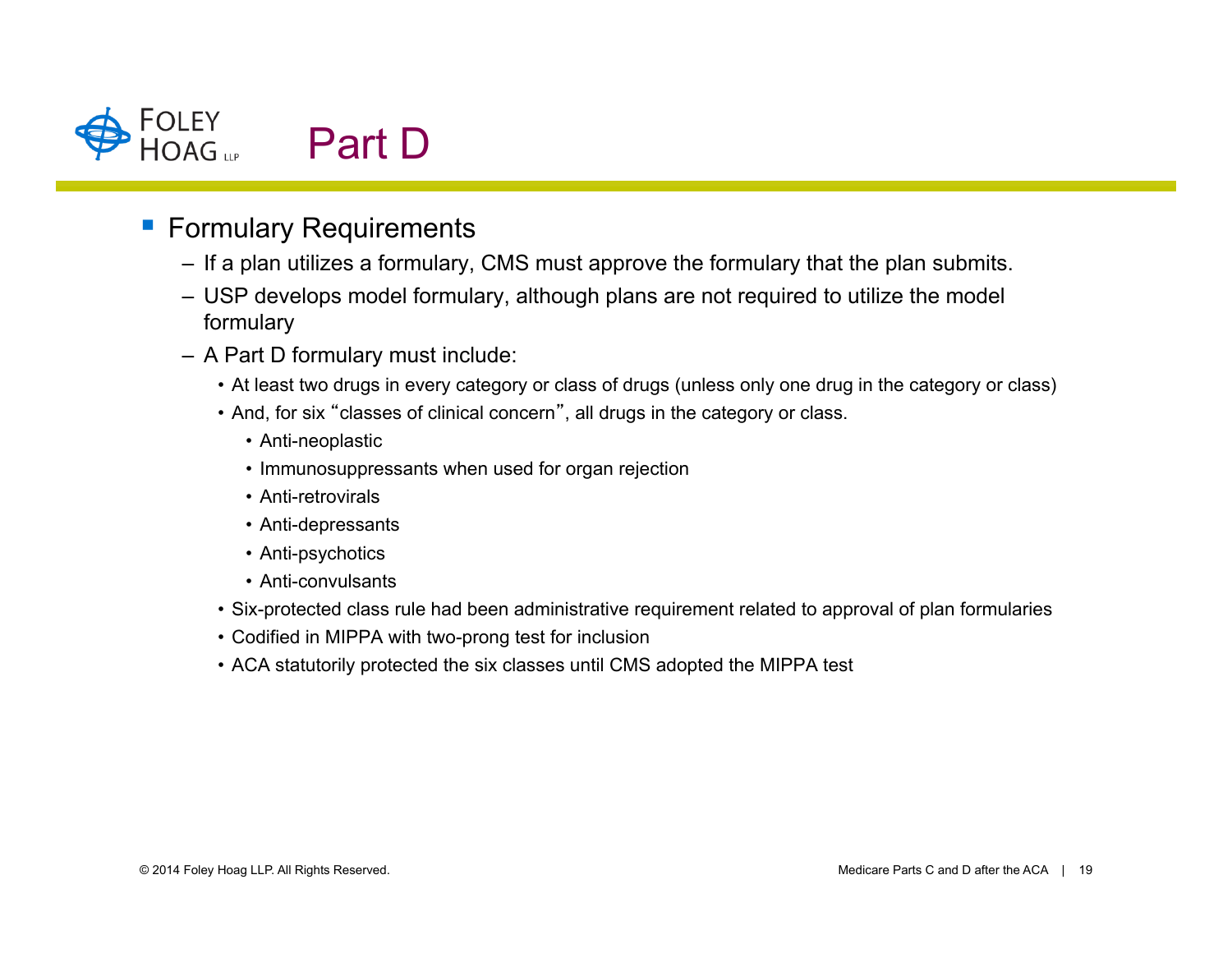

# **Regulatory changes**

- January 10, 2014 policy and technical rule makes significant changes to Part D benefit
- Comment period closes March 6, 2014
- Major changes proposed
	- New interpretation of "non-interference" clause to permit HHS to oversee negotiations between pharmacies and Part D plans.
	- Revisions to interpretation of protected class rule
		- Anti-depressants, anti-psychotics, immunosuppressants lose protected class status
	- Limitations on number of plans offered by plan sponsors in a region
- CMS hopes to make the changes effective for plan year 2015

#### $\blacksquare$  2014 Timeline

- As with MA, Call Letter out in mid-February and finalized April 7.
- Initial formulary submissions due in May